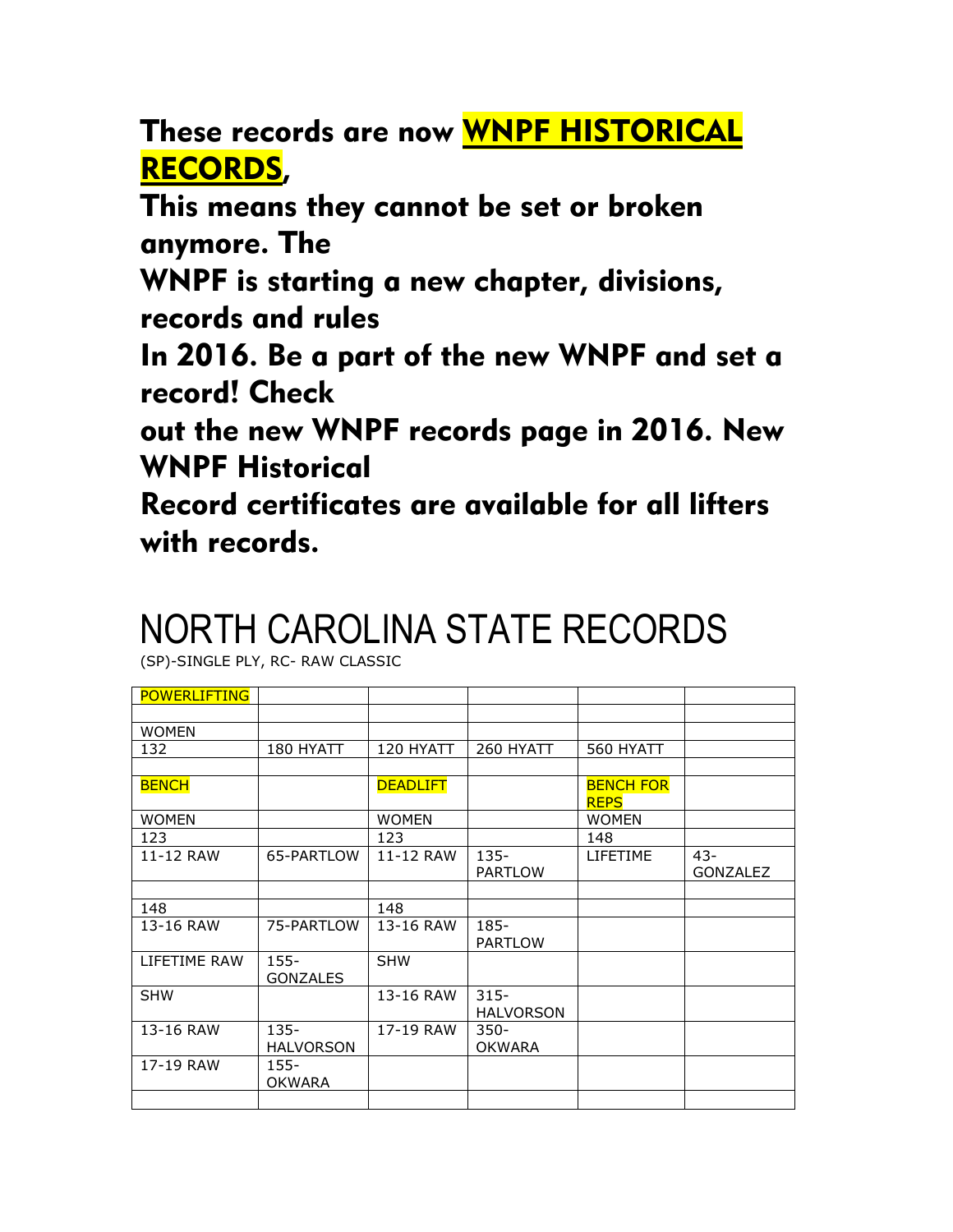| 123<br>135<br>OPEN RC<br>225 WOODS<br>325 WOODS<br>685 WOODS<br><b>WOODS</b><br>148<br>17-19 RC<br><b>220 HILL</b><br>175 HILL<br>320 HILL<br><b>715 HILL</b><br><b>405 WESS</b><br>275 WESS<br><b>450 WESS</b><br>$40 - 44$<br><b>1110 WESS</b><br>165<br>$40 - 44$<br>370<br>250<br>440<br>1060<br><b>GROOMS</b><br><b>GROOMS</b><br><b>GROOMS</b><br><b>GROOMS</b><br>181<br>$13 - 16$<br>380<br>260<br>395<br>1035<br><b>WARREN</b><br>WARREN<br><b>WARREN</b><br>WARREN<br>255<br>350<br>530<br>1135<br>13-16 RAW<br><b>BARNWELL</b><br><b>BARNWELL</b><br><b>BARNWELL</b><br><b>BARNWELL</b><br>17-19 RC<br>300<br>285<br>425<br>1010<br><b>BRUMGARD</b><br><b>BRUMGARD</b><br><b>BRUMGARD</b><br><b>BRUMGARD</b><br>198<br>$40 - 44$<br>275<br>1095<br>420 SABATO<br>400 SABATO<br><b>SABATO</b><br><b>SABATO</b><br>1255<br>325<br>40-44 RC<br>450 ROONEY<br>480 ROONEY<br><b>ROONEY</b><br><b>ROONEY</b><br>545<br>35-39<br>400<br>365<br>1300<br><b>GARDNER</b><br><b>GARDNER</b><br><b>GARDNER</b><br><b>GARDNER</b><br>325<br>1380<br><b>OPEN RC</b><br>485<br>575<br><b>BLAYLOCK</b><br><b>ROONEY</b><br><b>BLAYLOCK</b><br><b>BLAYLOCK</b><br>350<br>330<br>470<br>1150<br><b>OPEN</b><br><b>JOHNSON</b><br><b>JOHNSON</b><br><b>JOHNSON</b><br><b>JOHNSON</b><br>17-19 RAW<br>450<br>255<br>495<br>1200<br>O'CONNOR<br>O'CONNOR<br>O'CONNOR<br>O'CONNOR<br>$13 - 16$<br>375<br>265<br>450<br>1075<br><b>GROOMS</b><br><b>BECKETT</b><br><b>BECKETT</b><br><b>BECKETT</b><br>220<br>$13 - 16$<br>335<br>1225<br>440<br>450<br><b>WARREN</b><br>WARREN<br><b>WARREN</b><br><b>WARREN</b><br>525<br>1430<br>$17 - 19$<br>500<br>405<br><b>WARREN</b><br><b>WARREN</b><br>WARREN<br>WARREN<br>295 COOK<br><b>JUNIOR RC</b><br>530 COOK<br><b>555 COOK</b><br>1380 COOK<br>45-49 (SP)<br>430 SABATO<br>285<br>390 SABATO<br>1105<br><b>SABATO</b><br><b>SABATO</b><br>415<br>50-54 (SP)<br>425<br>305<br>1145<br><b>LINDSEY</b><br><b>LINDSEY</b><br><b>LINDSEY</b><br><b>LINDSEY</b><br>242<br>425<br><b>OPEN RC</b><br>550<br>620<br>1585<br><b>JACKSON</b><br><b>JACKSON</b><br><b>JACKSON</b><br><b>JACKSON</b><br>NOVICE RC<br>275<br>500<br>1200<br>425<br>1200<br>40-44 (SP)<br>350<br>470<br>380<br>MAULDIN<br>MAULDIN<br>MAULDIN<br>MAULDIN<br>275<br><b>OPEN RC</b><br>645 RAYNOR<br>640 RAYNOR<br>1765<br>480<br><b>RAYNOR</b><br><b>RAYNOR</b><br>590 ALSUP<br>650 ALSUP<br>1575 ALSUP<br>55-59 (SP)<br>374 ALSUP<br>POLICE (SP)<br>590 ALSUP<br>650 ALSUP<br>374 ALSUP<br>1575 ALSUP | <b>MEN</b> |  |  |  |
|-------------------------------------------------------------------------------------------------------------------------------------------------------------------------------------------------------------------------------------------------------------------------------------------------------------------------------------------------------------------------------------------------------------------------------------------------------------------------------------------------------------------------------------------------------------------------------------------------------------------------------------------------------------------------------------------------------------------------------------------------------------------------------------------------------------------------------------------------------------------------------------------------------------------------------------------------------------------------------------------------------------------------------------------------------------------------------------------------------------------------------------------------------------------------------------------------------------------------------------------------------------------------------------------------------------------------------------------------------------------------------------------------------------------------------------------------------------------------------------------------------------------------------------------------------------------------------------------------------------------------------------------------------------------------------------------------------------------------------------------------------------------------------------------------------------------------------------------------------------------------------------------------------------------------------------------------------------------------------------------------------------------------------------------------------------------------------------------------------------------------------------------------------------------------------------------------------------------------------------------------------------------------------------------------------------------------------------------------------------------------------------------------------------------------------------------------------------------------------------------------------------|------------|--|--|--|
|                                                                                                                                                                                                                                                                                                                                                                                                                                                                                                                                                                                                                                                                                                                                                                                                                                                                                                                                                                                                                                                                                                                                                                                                                                                                                                                                                                                                                                                                                                                                                                                                                                                                                                                                                                                                                                                                                                                                                                                                                                                                                                                                                                                                                                                                                                                                                                                                                                                                                                             |            |  |  |  |
|                                                                                                                                                                                                                                                                                                                                                                                                                                                                                                                                                                                                                                                                                                                                                                                                                                                                                                                                                                                                                                                                                                                                                                                                                                                                                                                                                                                                                                                                                                                                                                                                                                                                                                                                                                                                                                                                                                                                                                                                                                                                                                                                                                                                                                                                                                                                                                                                                                                                                                             |            |  |  |  |
|                                                                                                                                                                                                                                                                                                                                                                                                                                                                                                                                                                                                                                                                                                                                                                                                                                                                                                                                                                                                                                                                                                                                                                                                                                                                                                                                                                                                                                                                                                                                                                                                                                                                                                                                                                                                                                                                                                                                                                                                                                                                                                                                                                                                                                                                                                                                                                                                                                                                                                             |            |  |  |  |
|                                                                                                                                                                                                                                                                                                                                                                                                                                                                                                                                                                                                                                                                                                                                                                                                                                                                                                                                                                                                                                                                                                                                                                                                                                                                                                                                                                                                                                                                                                                                                                                                                                                                                                                                                                                                                                                                                                                                                                                                                                                                                                                                                                                                                                                                                                                                                                                                                                                                                                             |            |  |  |  |
|                                                                                                                                                                                                                                                                                                                                                                                                                                                                                                                                                                                                                                                                                                                                                                                                                                                                                                                                                                                                                                                                                                                                                                                                                                                                                                                                                                                                                                                                                                                                                                                                                                                                                                                                                                                                                                                                                                                                                                                                                                                                                                                                                                                                                                                                                                                                                                                                                                                                                                             |            |  |  |  |
|                                                                                                                                                                                                                                                                                                                                                                                                                                                                                                                                                                                                                                                                                                                                                                                                                                                                                                                                                                                                                                                                                                                                                                                                                                                                                                                                                                                                                                                                                                                                                                                                                                                                                                                                                                                                                                                                                                                                                                                                                                                                                                                                                                                                                                                                                                                                                                                                                                                                                                             |            |  |  |  |
|                                                                                                                                                                                                                                                                                                                                                                                                                                                                                                                                                                                                                                                                                                                                                                                                                                                                                                                                                                                                                                                                                                                                                                                                                                                                                                                                                                                                                                                                                                                                                                                                                                                                                                                                                                                                                                                                                                                                                                                                                                                                                                                                                                                                                                                                                                                                                                                                                                                                                                             |            |  |  |  |
|                                                                                                                                                                                                                                                                                                                                                                                                                                                                                                                                                                                                                                                                                                                                                                                                                                                                                                                                                                                                                                                                                                                                                                                                                                                                                                                                                                                                                                                                                                                                                                                                                                                                                                                                                                                                                                                                                                                                                                                                                                                                                                                                                                                                                                                                                                                                                                                                                                                                                                             |            |  |  |  |
|                                                                                                                                                                                                                                                                                                                                                                                                                                                                                                                                                                                                                                                                                                                                                                                                                                                                                                                                                                                                                                                                                                                                                                                                                                                                                                                                                                                                                                                                                                                                                                                                                                                                                                                                                                                                                                                                                                                                                                                                                                                                                                                                                                                                                                                                                                                                                                                                                                                                                                             |            |  |  |  |
|                                                                                                                                                                                                                                                                                                                                                                                                                                                                                                                                                                                                                                                                                                                                                                                                                                                                                                                                                                                                                                                                                                                                                                                                                                                                                                                                                                                                                                                                                                                                                                                                                                                                                                                                                                                                                                                                                                                                                                                                                                                                                                                                                                                                                                                                                                                                                                                                                                                                                                             |            |  |  |  |
|                                                                                                                                                                                                                                                                                                                                                                                                                                                                                                                                                                                                                                                                                                                                                                                                                                                                                                                                                                                                                                                                                                                                                                                                                                                                                                                                                                                                                                                                                                                                                                                                                                                                                                                                                                                                                                                                                                                                                                                                                                                                                                                                                                                                                                                                                                                                                                                                                                                                                                             |            |  |  |  |
|                                                                                                                                                                                                                                                                                                                                                                                                                                                                                                                                                                                                                                                                                                                                                                                                                                                                                                                                                                                                                                                                                                                                                                                                                                                                                                                                                                                                                                                                                                                                                                                                                                                                                                                                                                                                                                                                                                                                                                                                                                                                                                                                                                                                                                                                                                                                                                                                                                                                                                             |            |  |  |  |
|                                                                                                                                                                                                                                                                                                                                                                                                                                                                                                                                                                                                                                                                                                                                                                                                                                                                                                                                                                                                                                                                                                                                                                                                                                                                                                                                                                                                                                                                                                                                                                                                                                                                                                                                                                                                                                                                                                                                                                                                                                                                                                                                                                                                                                                                                                                                                                                                                                                                                                             |            |  |  |  |
|                                                                                                                                                                                                                                                                                                                                                                                                                                                                                                                                                                                                                                                                                                                                                                                                                                                                                                                                                                                                                                                                                                                                                                                                                                                                                                                                                                                                                                                                                                                                                                                                                                                                                                                                                                                                                                                                                                                                                                                                                                                                                                                                                                                                                                                                                                                                                                                                                                                                                                             |            |  |  |  |
|                                                                                                                                                                                                                                                                                                                                                                                                                                                                                                                                                                                                                                                                                                                                                                                                                                                                                                                                                                                                                                                                                                                                                                                                                                                                                                                                                                                                                                                                                                                                                                                                                                                                                                                                                                                                                                                                                                                                                                                                                                                                                                                                                                                                                                                                                                                                                                                                                                                                                                             |            |  |  |  |
|                                                                                                                                                                                                                                                                                                                                                                                                                                                                                                                                                                                                                                                                                                                                                                                                                                                                                                                                                                                                                                                                                                                                                                                                                                                                                                                                                                                                                                                                                                                                                                                                                                                                                                                                                                                                                                                                                                                                                                                                                                                                                                                                                                                                                                                                                                                                                                                                                                                                                                             |            |  |  |  |
|                                                                                                                                                                                                                                                                                                                                                                                                                                                                                                                                                                                                                                                                                                                                                                                                                                                                                                                                                                                                                                                                                                                                                                                                                                                                                                                                                                                                                                                                                                                                                                                                                                                                                                                                                                                                                                                                                                                                                                                                                                                                                                                                                                                                                                                                                                                                                                                                                                                                                                             |            |  |  |  |
|                                                                                                                                                                                                                                                                                                                                                                                                                                                                                                                                                                                                                                                                                                                                                                                                                                                                                                                                                                                                                                                                                                                                                                                                                                                                                                                                                                                                                                                                                                                                                                                                                                                                                                                                                                                                                                                                                                                                                                                                                                                                                                                                                                                                                                                                                                                                                                                                                                                                                                             |            |  |  |  |
|                                                                                                                                                                                                                                                                                                                                                                                                                                                                                                                                                                                                                                                                                                                                                                                                                                                                                                                                                                                                                                                                                                                                                                                                                                                                                                                                                                                                                                                                                                                                                                                                                                                                                                                                                                                                                                                                                                                                                                                                                                                                                                                                                                                                                                                                                                                                                                                                                                                                                                             |            |  |  |  |
|                                                                                                                                                                                                                                                                                                                                                                                                                                                                                                                                                                                                                                                                                                                                                                                                                                                                                                                                                                                                                                                                                                                                                                                                                                                                                                                                                                                                                                                                                                                                                                                                                                                                                                                                                                                                                                                                                                                                                                                                                                                                                                                                                                                                                                                                                                                                                                                                                                                                                                             |            |  |  |  |
|                                                                                                                                                                                                                                                                                                                                                                                                                                                                                                                                                                                                                                                                                                                                                                                                                                                                                                                                                                                                                                                                                                                                                                                                                                                                                                                                                                                                                                                                                                                                                                                                                                                                                                                                                                                                                                                                                                                                                                                                                                                                                                                                                                                                                                                                                                                                                                                                                                                                                                             |            |  |  |  |
|                                                                                                                                                                                                                                                                                                                                                                                                                                                                                                                                                                                                                                                                                                                                                                                                                                                                                                                                                                                                                                                                                                                                                                                                                                                                                                                                                                                                                                                                                                                                                                                                                                                                                                                                                                                                                                                                                                                                                                                                                                                                                                                                                                                                                                                                                                                                                                                                                                                                                                             |            |  |  |  |
|                                                                                                                                                                                                                                                                                                                                                                                                                                                                                                                                                                                                                                                                                                                                                                                                                                                                                                                                                                                                                                                                                                                                                                                                                                                                                                                                                                                                                                                                                                                                                                                                                                                                                                                                                                                                                                                                                                                                                                                                                                                                                                                                                                                                                                                                                                                                                                                                                                                                                                             |            |  |  |  |
|                                                                                                                                                                                                                                                                                                                                                                                                                                                                                                                                                                                                                                                                                                                                                                                                                                                                                                                                                                                                                                                                                                                                                                                                                                                                                                                                                                                                                                                                                                                                                                                                                                                                                                                                                                                                                                                                                                                                                                                                                                                                                                                                                                                                                                                                                                                                                                                                                                                                                                             |            |  |  |  |
|                                                                                                                                                                                                                                                                                                                                                                                                                                                                                                                                                                                                                                                                                                                                                                                                                                                                                                                                                                                                                                                                                                                                                                                                                                                                                                                                                                                                                                                                                                                                                                                                                                                                                                                                                                                                                                                                                                                                                                                                                                                                                                                                                                                                                                                                                                                                                                                                                                                                                                             |            |  |  |  |
|                                                                                                                                                                                                                                                                                                                                                                                                                                                                                                                                                                                                                                                                                                                                                                                                                                                                                                                                                                                                                                                                                                                                                                                                                                                                                                                                                                                                                                                                                                                                                                                                                                                                                                                                                                                                                                                                                                                                                                                                                                                                                                                                                                                                                                                                                                                                                                                                                                                                                                             |            |  |  |  |
|                                                                                                                                                                                                                                                                                                                                                                                                                                                                                                                                                                                                                                                                                                                                                                                                                                                                                                                                                                                                                                                                                                                                                                                                                                                                                                                                                                                                                                                                                                                                                                                                                                                                                                                                                                                                                                                                                                                                                                                                                                                                                                                                                                                                                                                                                                                                                                                                                                                                                                             |            |  |  |  |
|                                                                                                                                                                                                                                                                                                                                                                                                                                                                                                                                                                                                                                                                                                                                                                                                                                                                                                                                                                                                                                                                                                                                                                                                                                                                                                                                                                                                                                                                                                                                                                                                                                                                                                                                                                                                                                                                                                                                                                                                                                                                                                                                                                                                                                                                                                                                                                                                                                                                                                             |            |  |  |  |
|                                                                                                                                                                                                                                                                                                                                                                                                                                                                                                                                                                                                                                                                                                                                                                                                                                                                                                                                                                                                                                                                                                                                                                                                                                                                                                                                                                                                                                                                                                                                                                                                                                                                                                                                                                                                                                                                                                                                                                                                                                                                                                                                                                                                                                                                                                                                                                                                                                                                                                             |            |  |  |  |
|                                                                                                                                                                                                                                                                                                                                                                                                                                                                                                                                                                                                                                                                                                                                                                                                                                                                                                                                                                                                                                                                                                                                                                                                                                                                                                                                                                                                                                                                                                                                                                                                                                                                                                                                                                                                                                                                                                                                                                                                                                                                                                                                                                                                                                                                                                                                                                                                                                                                                                             |            |  |  |  |
|                                                                                                                                                                                                                                                                                                                                                                                                                                                                                                                                                                                                                                                                                                                                                                                                                                                                                                                                                                                                                                                                                                                                                                                                                                                                                                                                                                                                                                                                                                                                                                                                                                                                                                                                                                                                                                                                                                                                                                                                                                                                                                                                                                                                                                                                                                                                                                                                                                                                                                             |            |  |  |  |
|                                                                                                                                                                                                                                                                                                                                                                                                                                                                                                                                                                                                                                                                                                                                                                                                                                                                                                                                                                                                                                                                                                                                                                                                                                                                                                                                                                                                                                                                                                                                                                                                                                                                                                                                                                                                                                                                                                                                                                                                                                                                                                                                                                                                                                                                                                                                                                                                                                                                                                             |            |  |  |  |
|                                                                                                                                                                                                                                                                                                                                                                                                                                                                                                                                                                                                                                                                                                                                                                                                                                                                                                                                                                                                                                                                                                                                                                                                                                                                                                                                                                                                                                                                                                                                                                                                                                                                                                                                                                                                                                                                                                                                                                                                                                                                                                                                                                                                                                                                                                                                                                                                                                                                                                             |            |  |  |  |
|                                                                                                                                                                                                                                                                                                                                                                                                                                                                                                                                                                                                                                                                                                                                                                                                                                                                                                                                                                                                                                                                                                                                                                                                                                                                                                                                                                                                                                                                                                                                                                                                                                                                                                                                                                                                                                                                                                                                                                                                                                                                                                                                                                                                                                                                                                                                                                                                                                                                                                             |            |  |  |  |
|                                                                                                                                                                                                                                                                                                                                                                                                                                                                                                                                                                                                                                                                                                                                                                                                                                                                                                                                                                                                                                                                                                                                                                                                                                                                                                                                                                                                                                                                                                                                                                                                                                                                                                                                                                                                                                                                                                                                                                                                                                                                                                                                                                                                                                                                                                                                                                                                                                                                                                             |            |  |  |  |
|                                                                                                                                                                                                                                                                                                                                                                                                                                                                                                                                                                                                                                                                                                                                                                                                                                                                                                                                                                                                                                                                                                                                                                                                                                                                                                                                                                                                                                                                                                                                                                                                                                                                                                                                                                                                                                                                                                                                                                                                                                                                                                                                                                                                                                                                                                                                                                                                                                                                                                             |            |  |  |  |
|                                                                                                                                                                                                                                                                                                                                                                                                                                                                                                                                                                                                                                                                                                                                                                                                                                                                                                                                                                                                                                                                                                                                                                                                                                                                                                                                                                                                                                                                                                                                                                                                                                                                                                                                                                                                                                                                                                                                                                                                                                                                                                                                                                                                                                                                                                                                                                                                                                                                                                             |            |  |  |  |
|                                                                                                                                                                                                                                                                                                                                                                                                                                                                                                                                                                                                                                                                                                                                                                                                                                                                                                                                                                                                                                                                                                                                                                                                                                                                                                                                                                                                                                                                                                                                                                                                                                                                                                                                                                                                                                                                                                                                                                                                                                                                                                                                                                                                                                                                                                                                                                                                                                                                                                             |            |  |  |  |
|                                                                                                                                                                                                                                                                                                                                                                                                                                                                                                                                                                                                                                                                                                                                                                                                                                                                                                                                                                                                                                                                                                                                                                                                                                                                                                                                                                                                                                                                                                                                                                                                                                                                                                                                                                                                                                                                                                                                                                                                                                                                                                                                                                                                                                                                                                                                                                                                                                                                                                             |            |  |  |  |
|                                                                                                                                                                                                                                                                                                                                                                                                                                                                                                                                                                                                                                                                                                                                                                                                                                                                                                                                                                                                                                                                                                                                                                                                                                                                                                                                                                                                                                                                                                                                                                                                                                                                                                                                                                                                                                                                                                                                                                                                                                                                                                                                                                                                                                                                                                                                                                                                                                                                                                             |            |  |  |  |
|                                                                                                                                                                                                                                                                                                                                                                                                                                                                                                                                                                                                                                                                                                                                                                                                                                                                                                                                                                                                                                                                                                                                                                                                                                                                                                                                                                                                                                                                                                                                                                                                                                                                                                                                                                                                                                                                                                                                                                                                                                                                                                                                                                                                                                                                                                                                                                                                                                                                                                             |            |  |  |  |
|                                                                                                                                                                                                                                                                                                                                                                                                                                                                                                                                                                                                                                                                                                                                                                                                                                                                                                                                                                                                                                                                                                                                                                                                                                                                                                                                                                                                                                                                                                                                                                                                                                                                                                                                                                                                                                                                                                                                                                                                                                                                                                                                                                                                                                                                                                                                                                                                                                                                                                             |            |  |  |  |
|                                                                                                                                                                                                                                                                                                                                                                                                                                                                                                                                                                                                                                                                                                                                                                                                                                                                                                                                                                                                                                                                                                                                                                                                                                                                                                                                                                                                                                                                                                                                                                                                                                                                                                                                                                                                                                                                                                                                                                                                                                                                                                                                                                                                                                                                                                                                                                                                                                                                                                             |            |  |  |  |
|                                                                                                                                                                                                                                                                                                                                                                                                                                                                                                                                                                                                                                                                                                                                                                                                                                                                                                                                                                                                                                                                                                                                                                                                                                                                                                                                                                                                                                                                                                                                                                                                                                                                                                                                                                                                                                                                                                                                                                                                                                                                                                                                                                                                                                                                                                                                                                                                                                                                                                             |            |  |  |  |
|                                                                                                                                                                                                                                                                                                                                                                                                                                                                                                                                                                                                                                                                                                                                                                                                                                                                                                                                                                                                                                                                                                                                                                                                                                                                                                                                                                                                                                                                                                                                                                                                                                                                                                                                                                                                                                                                                                                                                                                                                                                                                                                                                                                                                                                                                                                                                                                                                                                                                                             |            |  |  |  |
|                                                                                                                                                                                                                                                                                                                                                                                                                                                                                                                                                                                                                                                                                                                                                                                                                                                                                                                                                                                                                                                                                                                                                                                                                                                                                                                                                                                                                                                                                                                                                                                                                                                                                                                                                                                                                                                                                                                                                                                                                                                                                                                                                                                                                                                                                                                                                                                                                                                                                                             |            |  |  |  |
|                                                                                                                                                                                                                                                                                                                                                                                                                                                                                                                                                                                                                                                                                                                                                                                                                                                                                                                                                                                                                                                                                                                                                                                                                                                                                                                                                                                                                                                                                                                                                                                                                                                                                                                                                                                                                                                                                                                                                                                                                                                                                                                                                                                                                                                                                                                                                                                                                                                                                                             |            |  |  |  |
|                                                                                                                                                                                                                                                                                                                                                                                                                                                                                                                                                                                                                                                                                                                                                                                                                                                                                                                                                                                                                                                                                                                                                                                                                                                                                                                                                                                                                                                                                                                                                                                                                                                                                                                                                                                                                                                                                                                                                                                                                                                                                                                                                                                                                                                                                                                                                                                                                                                                                                             |            |  |  |  |
|                                                                                                                                                                                                                                                                                                                                                                                                                                                                                                                                                                                                                                                                                                                                                                                                                                                                                                                                                                                                                                                                                                                                                                                                                                                                                                                                                                                                                                                                                                                                                                                                                                                                                                                                                                                                                                                                                                                                                                                                                                                                                                                                                                                                                                                                                                                                                                                                                                                                                                             |            |  |  |  |
|                                                                                                                                                                                                                                                                                                                                                                                                                                                                                                                                                                                                                                                                                                                                                                                                                                                                                                                                                                                                                                                                                                                                                                                                                                                                                                                                                                                                                                                                                                                                                                                                                                                                                                                                                                                                                                                                                                                                                                                                                                                                                                                                                                                                                                                                                                                                                                                                                                                                                                             |            |  |  |  |
|                                                                                                                                                                                                                                                                                                                                                                                                                                                                                                                                                                                                                                                                                                                                                                                                                                                                                                                                                                                                                                                                                                                                                                                                                                                                                                                                                                                                                                                                                                                                                                                                                                                                                                                                                                                                                                                                                                                                                                                                                                                                                                                                                                                                                                                                                                                                                                                                                                                                                                             |            |  |  |  |
|                                                                                                                                                                                                                                                                                                                                                                                                                                                                                                                                                                                                                                                                                                                                                                                                                                                                                                                                                                                                                                                                                                                                                                                                                                                                                                                                                                                                                                                                                                                                                                                                                                                                                                                                                                                                                                                                                                                                                                                                                                                                                                                                                                                                                                                                                                                                                                                                                                                                                                             |            |  |  |  |
|                                                                                                                                                                                                                                                                                                                                                                                                                                                                                                                                                                                                                                                                                                                                                                                                                                                                                                                                                                                                                                                                                                                                                                                                                                                                                                                                                                                                                                                                                                                                                                                                                                                                                                                                                                                                                                                                                                                                                                                                                                                                                                                                                                                                                                                                                                                                                                                                                                                                                                             |            |  |  |  |
|                                                                                                                                                                                                                                                                                                                                                                                                                                                                                                                                                                                                                                                                                                                                                                                                                                                                                                                                                                                                                                                                                                                                                                                                                                                                                                                                                                                                                                                                                                                                                                                                                                                                                                                                                                                                                                                                                                                                                                                                                                                                                                                                                                                                                                                                                                                                                                                                                                                                                                             |            |  |  |  |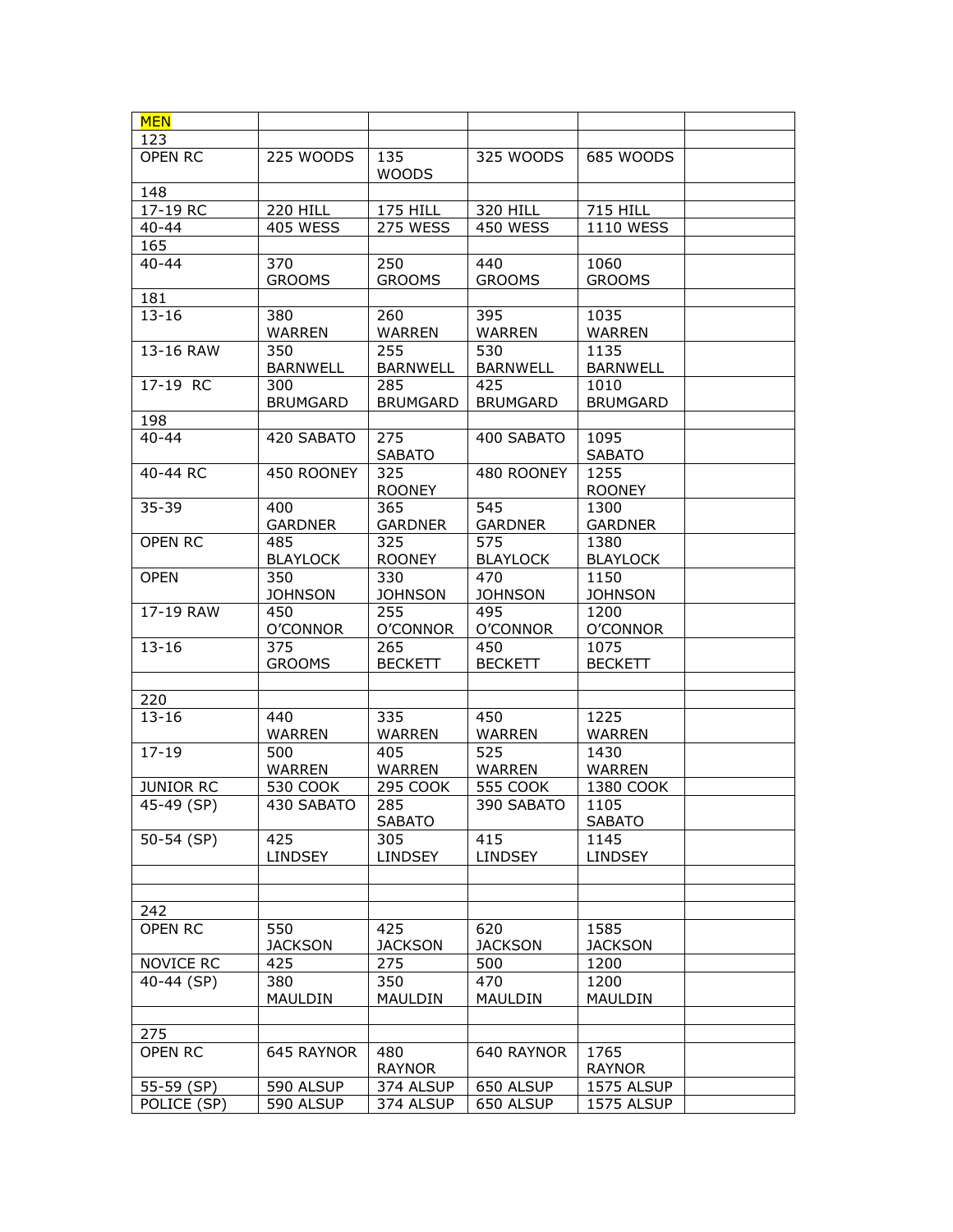| 300               |                        |                                |                       |                             |                   |
|-------------------|------------------------|--------------------------------|-----------------------|-----------------------------|-------------------|
| 40-44 RC          | 675 RAYNOR             | 425<br><b>RAYNOR</b>           | 625 RAYNOR            | 1725<br><b>RAYNOR</b>       |                   |
|                   |                        |                                |                       |                             |                   |
| <b>SHW</b>        |                        |                                |                       |                             |                   |
| 17-19 RC          | 605 BRAVO              | 385 BRAVO                      | 605 BRAVO             | 1555<br><b>BRAVO</b>        |                   |
|                   |                        |                                |                       |                             |                   |
|                   |                        |                                |                       |                             |                   |
| <b>BENCH ONLY</b> |                        | <b>DEADLIFT</b><br><b>ONLY</b> |                       | <b>SQUAT</b><br><b>ONLY</b> |                   |
| 114               |                        | 165                            |                       | 123                         |                   |
| $9 - 10$          | 80                     | 17-19 RAW                      | 335 CURTIS            | OPEN RC                     | 225 WOODS         |
|                   |                        | LIFETIME<br><b>RAW</b>         | 585 RIJOS             |                             |                   |
| 165               |                        | 60-64                          | 451 NESBITT           | 148                         |                   |
| <b>JUNIOR</b>     | 315                    |                                |                       | $40 - 44$                   | <b>405 WESS</b>   |
| 17-19 RAW         | 240<br><b>MCDOWELL</b> | 181                            |                       |                             |                   |
|                   |                        | $40 - 44$                      | 500 PAGAN             | 198                         |                   |
| 181               |                        | $60 - 64$                      | 363                   | OPEN RC                     | 560 CLARK         |
| <b>OPEN RAW</b>   | 245<br><b>SANDERS</b>  | <b>OPEN RAW</b>                | 360<br><b>SANDERS</b> | $\overline{50} - 54$        | 330<br>LANGENFELD |
| 60-64             | 286                    | 40-44 RAW                      | <b>405 JONES</b>      |                             |                   |
| 17-19 RAW         | 155<br><b>GRAHAM</b>   | $\overline{1}$ 7-19 RAW        | 375<br><b>GRAHAM</b>  | 220                         |                   |
| $13 - 16$         | 275<br><b>WARREN</b>   |                                |                       | <b>OPEN RC</b>              | 580 CLARK         |
| $40 - 44$         | 285                    | 198                            |                       |                             |                   |
| 20-23 RAW         | 292 GOLD               | <b>OPEN</b>                    | 515<br><b>GARDNER</b> | 275                         |                   |
|                   |                        | 45-49                          | 380                   | <b>OPEN RC</b>              | 625 RAYNOR        |
| 198               |                        | $50 - 54$                      | <b>540 REID</b>       |                             |                   |
| 17-19 RAW         | 255<br>O'CONNOR        |                                |                       |                             |                   |
| <b>JUNIOR RAW</b> | 335<br><b>DUNLEVY</b>  | <b>OPEN RAW</b>                | 622 CLARK             |                             |                   |
| <b>OPEN</b>       | 358<br>GARDNER         | 17-19 RAW                      | 420<br>FERARRO        |                             |                   |
| <b>OPEN RAW</b>   | 400 REID               | <b>JUNIOR</b><br><b>RAW</b>    | 470<br>WILLIAMS       |                             |                   |
| <b>SUBS</b>       | 358<br><b>GARDNER</b>  |                                |                       |                             |                   |
| 40-44 RAW         | 325 ROONEY             |                                |                       |                             |                   |
| 45-49             | 255                    |                                |                       |                             |                   |
| 50-54 RAW         | <b>400 REID</b>        | 220                            |                       |                             |                   |
|                   |                        | <b>OPEN RAW</b>                | 605 CLARK             |                             |                   |
| 220               |                        | <b>SUBS RAW</b>                | 585 CLARK             |                             |                   |
| $11 - 12$         | 225                    | $40 - 44$                      | 410<br><b>MAULDIN</b> |                             |                   |
| <b>JUNIOR RAW</b> | 340<br><b>DUNLEVY</b>  | 55-59                          | 370<br>LANGENFELD     |                             |                   |
| LIFETIME          | 400                    |                                |                       |                             |                   |
| LIFETIME RAW      | 400                    |                                |                       |                             |                   |
| <b>SUBS RAW</b>   | 330                    | 242                            |                       |                             |                   |